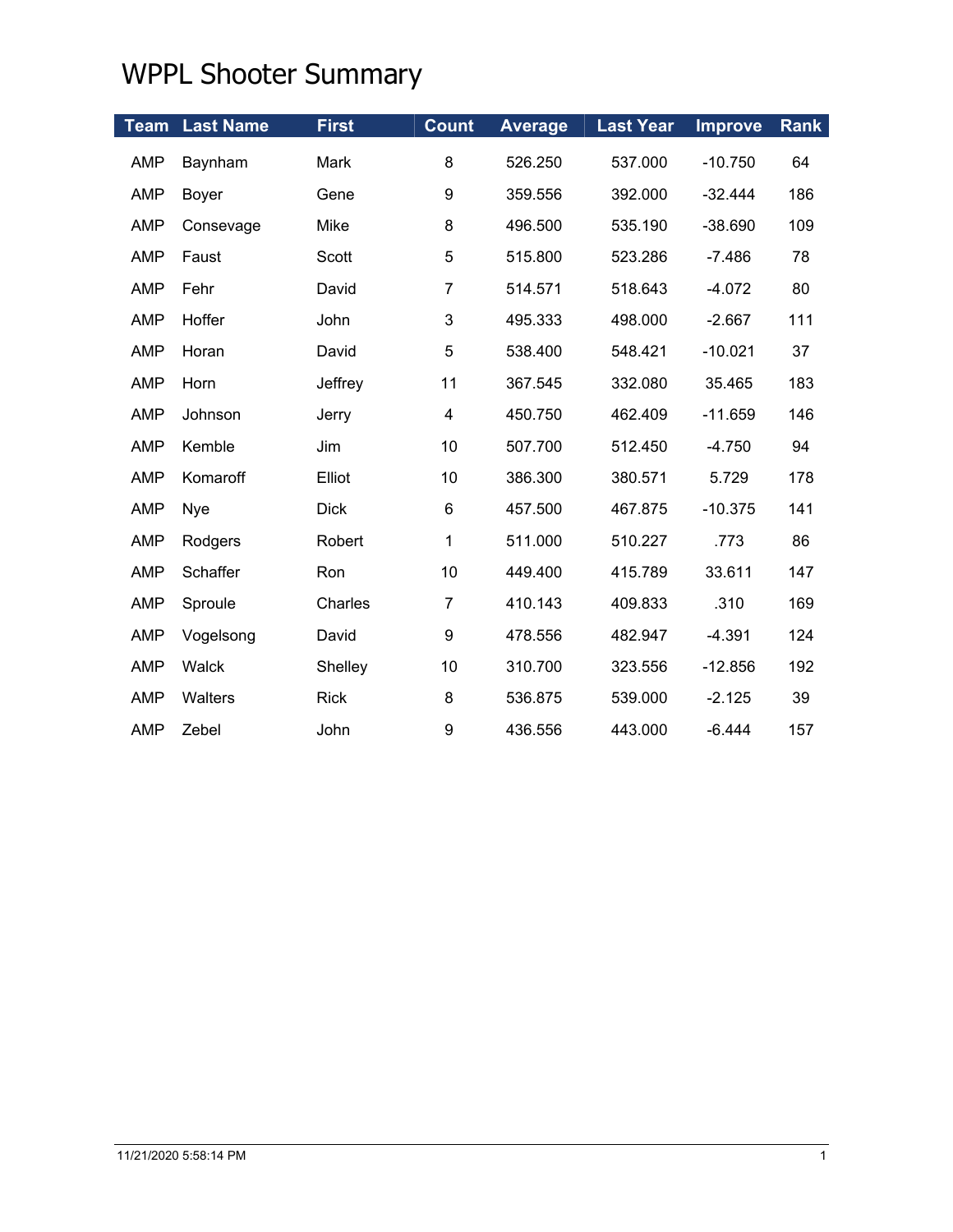|            | <b>Team Last Name</b> | <b>First</b> | <b>Count</b>     | <b>Average</b> | <b>Last Year</b> | <b>Improve</b> | <b>Rank</b> |
|------------|-----------------------|--------------|------------------|----------------|------------------|----------------|-------------|
| <b>CAR</b> | Baillargeon           | Norm         | 10               | 511.200        | 517.600          | $-6.400$       | 85          |
| <b>CAR</b> | <b>Blauch</b>         | <b>Brent</b> | 10               | 517.100        | 529.526          | $-12.426$      | 76          |
| <b>CAR</b> | Caley                 | Don          | 1                | 535.000        | 536.000          | $-1.000$       | 42          |
| <b>CAR</b> | Castle                | Heather      | $\overline{7}$   | 388.714        | 399.875          | $-11.161$      | 177         |
| <b>CAR</b> | Castle                | Peter        | 6                | 371.333        | 394.286          | $-22.953$      | 182         |
| <b>CAR</b> | Cessna                | <b>Brett</b> | $\overline{7}$   | 513.714        | 505.300          | 8.414          | 82          |
| <b>CAR</b> | Clippinger            | Jeff         | 11               | 534.636        | 543.571          | $-8.935$       | 43          |
| CAR        | Finkenbinder          | Mike         | $\boldsymbol{9}$ | 436.889        | 439.333          | $-2.444$       | 156         |
| <b>CAR</b> | Gibson                | Gary         | $\boldsymbol{9}$ | 399.444        | 419.217          | $-19.773$      | 172         |
| CAR        | Hempt                 | Mike         | 11               | 536.727        | 541.560          | $-4.833$       | 40          |
| <b>CAR</b> | Kuhn                  | Lenn         | 11               | 509.909        | 491.800          | 18.109         | 88          |
| <b>CAR</b> | Lineaweaver           | <b>Bob</b>   | 11               | 557.636        | 562.095          | $-4.459$       | 14          |
| CAR        | Lineaweaver           | Levi {JR}    | $\overline{2}$   | 120.500        |                  |                | 203         |
| CAR        | Lynch                 | Cory         | 9                | 486.556        | 524.706          | $-38.150$      | 117         |
| CAR        | McCoy                 | Dale         | 9                | 390.000        |                  |                | 176         |
| <b>CAR</b> | Pryor                 | <b>Dick</b>  | 11               | 529.182        | 513.182          | 16.000         | 55          |
| <b>CAR</b> | Santamaria            | Phil         | 11               | 415.727        | 395.133          | 20.594         | 166         |
| <b>CAR</b> | Smith                 | Jeff         | 11               | 530.727        | 530.875          | $-.148$        | 52          |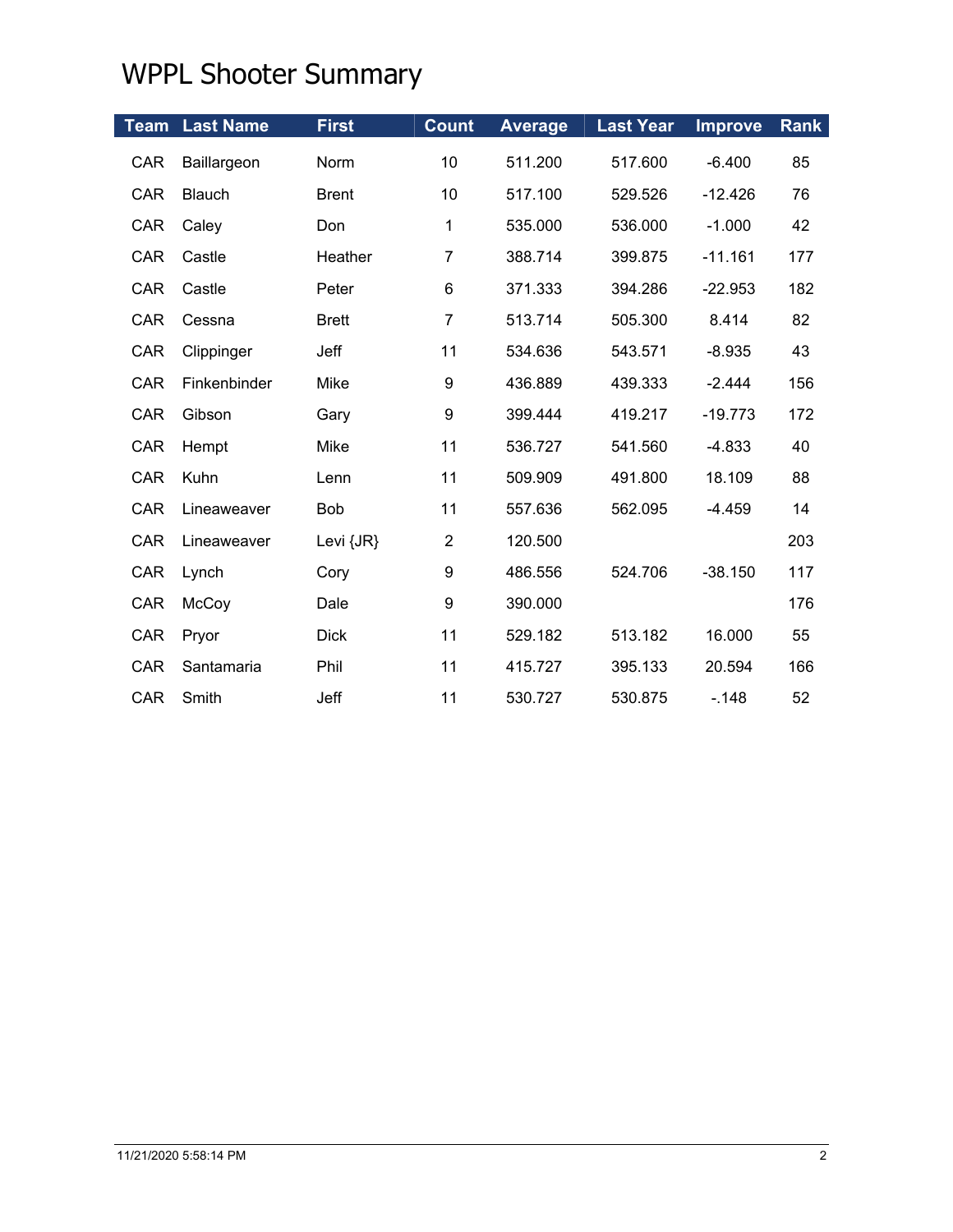| Team       | <b>Last Name</b> | <b>First</b>  | <b>Count</b>     | <b>Average</b> | <b>Last Year</b> | <b>Improve</b> | <b>Rank</b> |
|------------|------------------|---------------|------------------|----------------|------------------|----------------|-------------|
| <b>HUM</b> | Beaver           | Don           | 9                | 524.000        | 504.714          | 19.286         | 67          |
| <b>HUM</b> | Boudman          | John          | 10               | 462.333        | 461.667          | .666           | 137         |
| <b>HUM</b> | <b>Bryant</b>    | Sherrell {JR} | $\overline{2}$   | 186.500        |                  |                | 200         |
| <b>HUM</b> | Cameron          | <b>Bruce</b>  | 4                | 546.500        | 552.520          | $-6.020$       | 33          |
| <b>HUM</b> | Dawood           | Imran         | 4                | 457.250        | 446.000          | 11.250         | 142         |
| <b>HUM</b> | Dawood           | Yasin         | 9                | 548.222        | 536.261          | 11.961         | 31          |
| <b>HUM</b> | Furjanic         | Paul          | $\mathbf 5$      | 506.600        | 508.000          | $-1.400$       | 96          |
| <b>HUM</b> | Grossman         | Derrick       | $\boldsymbol{9}$ | 505.000        | 513.667          | $-8.667$       | 99          |
| <b>HUM</b> | Kiner            | Matt          | $\overline{7}$   | 360.429        | 435.231          | $-74.802$      | 184         |
| <b>HUM</b> | Laughlin         | Gary          | 11               | 528.000        | 534.640          | $-6.640$       | 59          |
| <b>HUM</b> | Leisure          | Justin        | 11               | 528.727        | 527.353          | 1.374          | 57          |
| <b>HUM</b> | Loser            | Andy          | 11               | 555.182        | 559.208          | $-4.026$       | 18          |
| <b>HUM</b> | Loser            | Steve         | 11               | 564.727        | 554.348          | 10.379         | 6           |
| <b>HUM</b> | Lutzkanin        | Paul          | 11               | 390.727        | 413.542          | $-22.815$      | 175         |
| <b>HUM</b> | Matrese          | Stephen       | 11               | 434.111        | 445.000          | $-10.889$      | 158         |
| <b>HUM</b> | <b>McNitt</b>    | Bill          | 8                | 464.250        | 459.960          | 4.290          | 136         |
| <b>HUM</b> | <b>McNitt</b>    | Deborah       | 8                | 474.000        | 485.857          | $-11.857$      | 129         |
| <b>HUM</b> | Nicholas         | Keith         | 4                | 496.000        | 498.000          | $-2.000$       | 110         |
| <b>HUM</b> | Noritsky         | Lane          | 10               | 553.000        | 548.167          | 4.833          | 21          |
| <b>HUM</b> | Orban            | Sue           | 11               | 480.727        | 474.222          | 6.505          | 122         |
| <b>HUM</b> | Ordille          | Tom           | 11               | 549.909        | 542.762          | 7.147          | 26          |
| <b>HUM</b> | Pichel           | Jason         | $\overline{2}$   | 442.000        |                  |                | 154         |
| <b>HUM</b> | Potteiger        | Paul          | 8                | 260.875        |                  |                | 198         |
| <b>HUM</b> | Resciniti        | John          | 9                | 544.556        | 549.682          | $-5.126$       | 34          |
| <b>HUM</b> | Sowers           | Andrew        | 11               | 554.636        | 545.143          | 9.493          | 19          |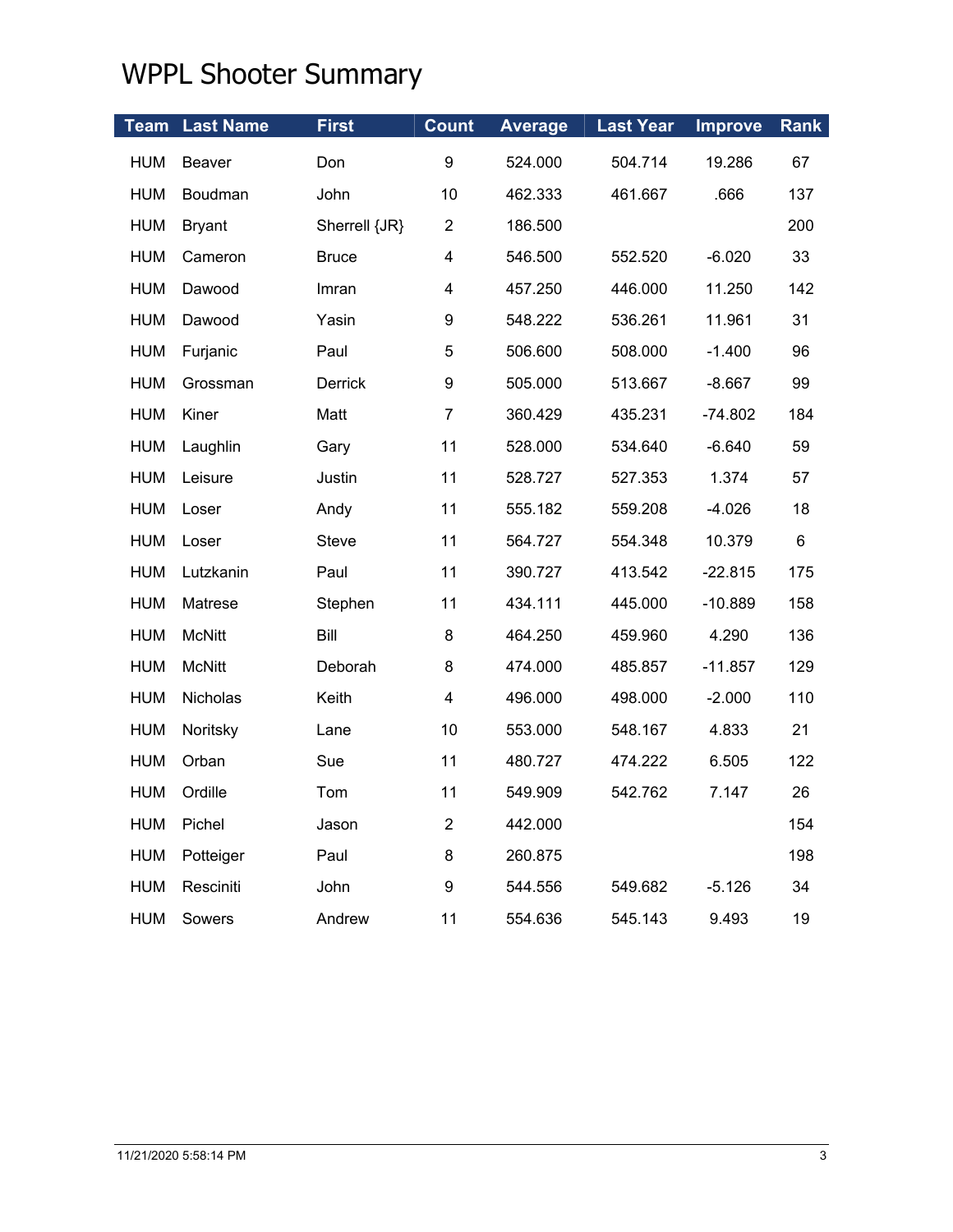| <b>Team</b> | <b>Last Name</b> | <b>First</b> | <b>Count</b>            | <b>Average</b> | <b>Last Year</b> | <b>Improve</b> | Rank |
|-------------|------------------|--------------|-------------------------|----------------|------------------|----------------|------|
| <b>MID</b>  | <b>Barrick</b>   | Ed           | 11                      | 487.364        | 489.043          | $-1.679$       | 114  |
| <b>MID</b>  | <b>Barrick</b>   | Mason {JR}   | 11                      | 328.182        | 351.609          | $-23.427$      | 189  |
| <b>MID</b>  | <b>Barry</b>     | Tim          | $\overline{7}$          | 528.143        | 522.611          | 5.532          | 58   |
| <b>MID</b>  | Beaver           | Jeff         | $\overline{2}$          | 249.000        |                  |                | 199  |
| <b>MID</b>  | <b>Bittinger</b> | Bob          | $\overline{\mathbf{4}}$ | 456.000        | 459.737          | $-3.737$       | 143  |
| <b>MID</b>  | Cole             | Ron          | 11                      | 509.091        | 530.565          | $-21.474$      | 91   |
| <b>MID</b>  | Defrancisco      | Tom          | 11                      | 531.182        | 520.111          | 11.071         | 50   |
| <b>MID</b>  | Forth            | Chris        | 11                      | 525.091        | 519.864          | 5.227          | 66   |
| <b>MID</b>  | Forth            | Mark         | 11                      | 467.000        | 468.778          | $-1.778$       | 134  |
| <b>MID</b>  | Howe             | Tony         | 11                      | 527.273        | 523.040          | 4.233          | 61   |
| <b>MID</b>  | Kester           | Dan          | 11                      | 470.727        | 483.381          | $-12.654$      | 132  |
| <b>MID</b>  | Manning          | Kyle         | 11                      | 399.900        | 430.200          | $-30.300$      | 171  |
| <b>MID</b>  | Manning          | Randy        | 11                      | 508.182        | 517.545          | $-9.363$       | 92   |
| <b>MID</b>  | Peavy            | Erika        | 1                       | 427.000        | 405.500          | 21.500         | 161  |
| <b>MID</b>  | Peavy            | Phil         | 9                       | 453.778        | 443.250          | 10.528         | 144  |
| <b>MID</b>  | Sheffer          | <b>Brian</b> | 9                       | 317.333        | 274.833          | 42.500         | 190  |
| <b>MID</b>  | Silvius          | Karl         | $\overline{\mathbf{4}}$ | 488.000        | 497.833          | $-9.833$       | 113  |
| <b>MID</b>  | Smith            | Conrad       | 1                       | 444.000        |                  |                | 152  |
| <b>MID</b>  | Smith            | Mark         | 10                      | 496.900        | 482.529          | 14.371         | 108  |
| <b>MID</b>  | Spooner          | Wade         | $\overline{7}$          | 487.286        | 480.105          | 7.181          | 115  |
| <b>MID</b>  | Whipple          | Paul         | 10                      | 520.333        | 493.000          | 27.333         | 72   |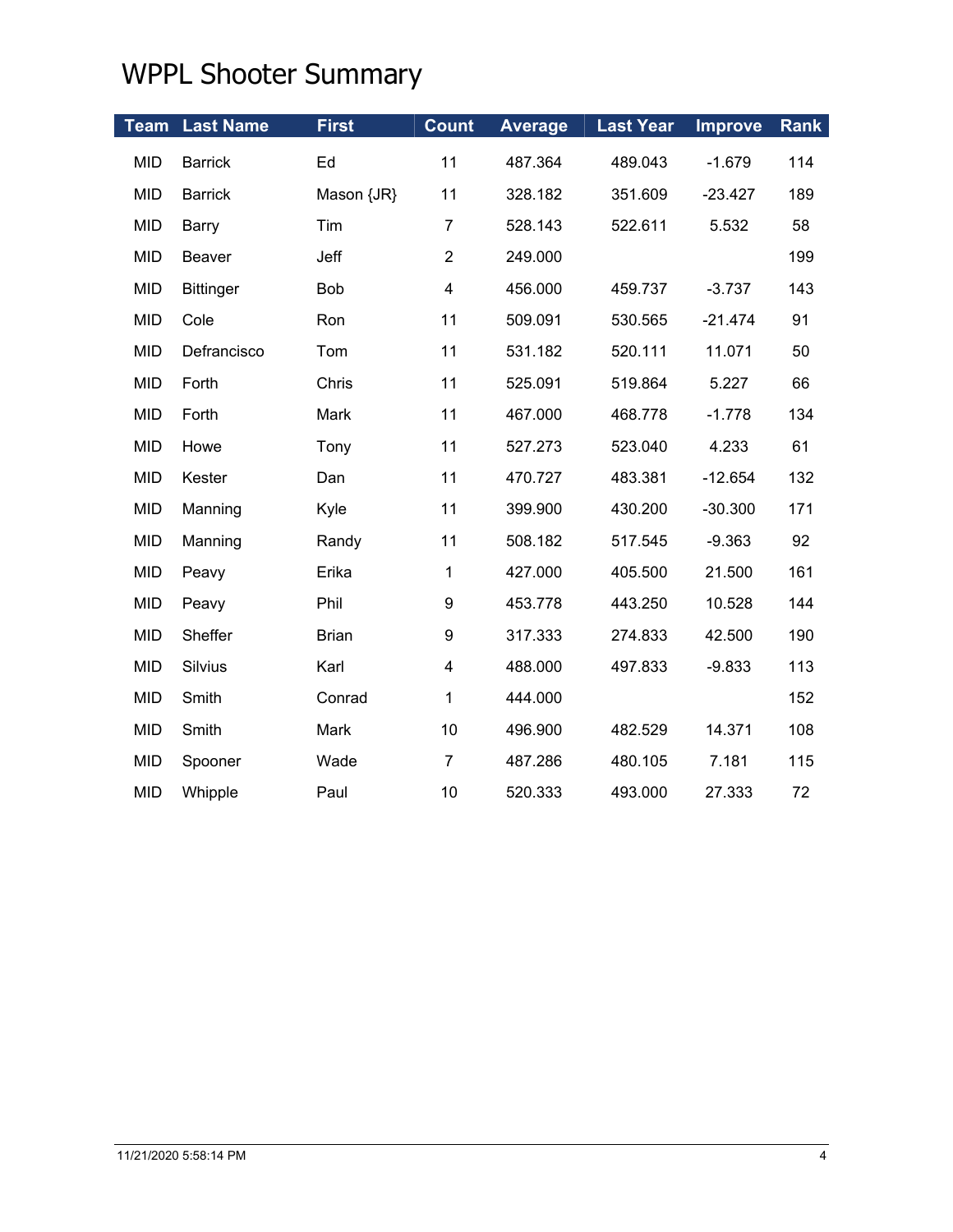|            | <b>Team Last Name</b> | <b>First</b> | <b>Count</b>              | <b>Average</b> | <b>Last Year</b> | <b>Improve</b> | <b>Rank</b> |
|------------|-----------------------|--------------|---------------------------|----------------|------------------|----------------|-------------|
| <b>MOU</b> | <b>Best</b>           | Bill         | 10                        | 427.125        | 407.895          | 19.230         | 160         |
| <b>MOU</b> | Best II               | Art          | 10                        | 523.556        | 506.714          | 16.842         | 68          |
| <b>MOU</b> | <b>Best IV</b>        | Art          | 11                        | 558.818        | 542.619          | 16.199         | 12          |
| <b>MOU</b> | Fraelich              | Donald       | 11                        | 482.455        | 488.400          | $-5.945$       | 120         |
| <b>MOU</b> | Fullerton             | Phil         | 10                        | 548.300        | 544.550          | 3.750          | 29          |
| <b>MOU</b> | Gardner               | Tom          | 10                        | 552.200        | 550.318          | 1.882          | 22          |
| <b>MOU</b> | Hildebrand            | <b>Terry</b> | $\ensuremath{\mathsf{3}}$ | 381.500        | 381.000          | .500           | 179         |
| <b>MOU</b> | Kneisley              | <b>Brad</b>  | 5                         | 475.000        | 512.900          | $-37.900$      | 127         |
| <b>MOU</b> | Koehler               | Fred         | 11                        | 413.909        | 440.810          | $-26.901$      | 167         |
| <b>MOU</b> | Liken                 | John         | $\overline{7}$            | 265.333        | 357.667          | $-92.334$      | 197         |
| <b>MOU</b> | McDonald              | Jeff         | 1                         | 360.000        |                  |                | 185         |
| <b>MOU</b> | Miller                | Jim          | 9                         | 557.444        | 556.391          | 1.053          | 15          |
| <b>MOU</b> | Miller                | Jon          | 10                        | 556.100        | 556.143          | $-.043$        | 16          |
| <b>MOU</b> | <b>Milletics</b>      | Tim          | 11                        | 507.273        | 491.000          | 16.273         | 95          |
| <b>MOU</b> | Pierce                | Alex         | $\overline{7}$            | 473.429        |                  |                | 130         |
| <b>MOU</b> | Saylor                | Irvin        | 11                        | 430.091        | 373.864          | 56.227         | 159         |
| <b>MOU</b> | Sourbeer              | Bill         | $\overline{7}$            | 464.571        | 460.400          | 4.171          | 135         |
| <b>MOU</b> | Trough                | Matt         | 9                         | 527.375        | 522.462          | 4.913          | 60          |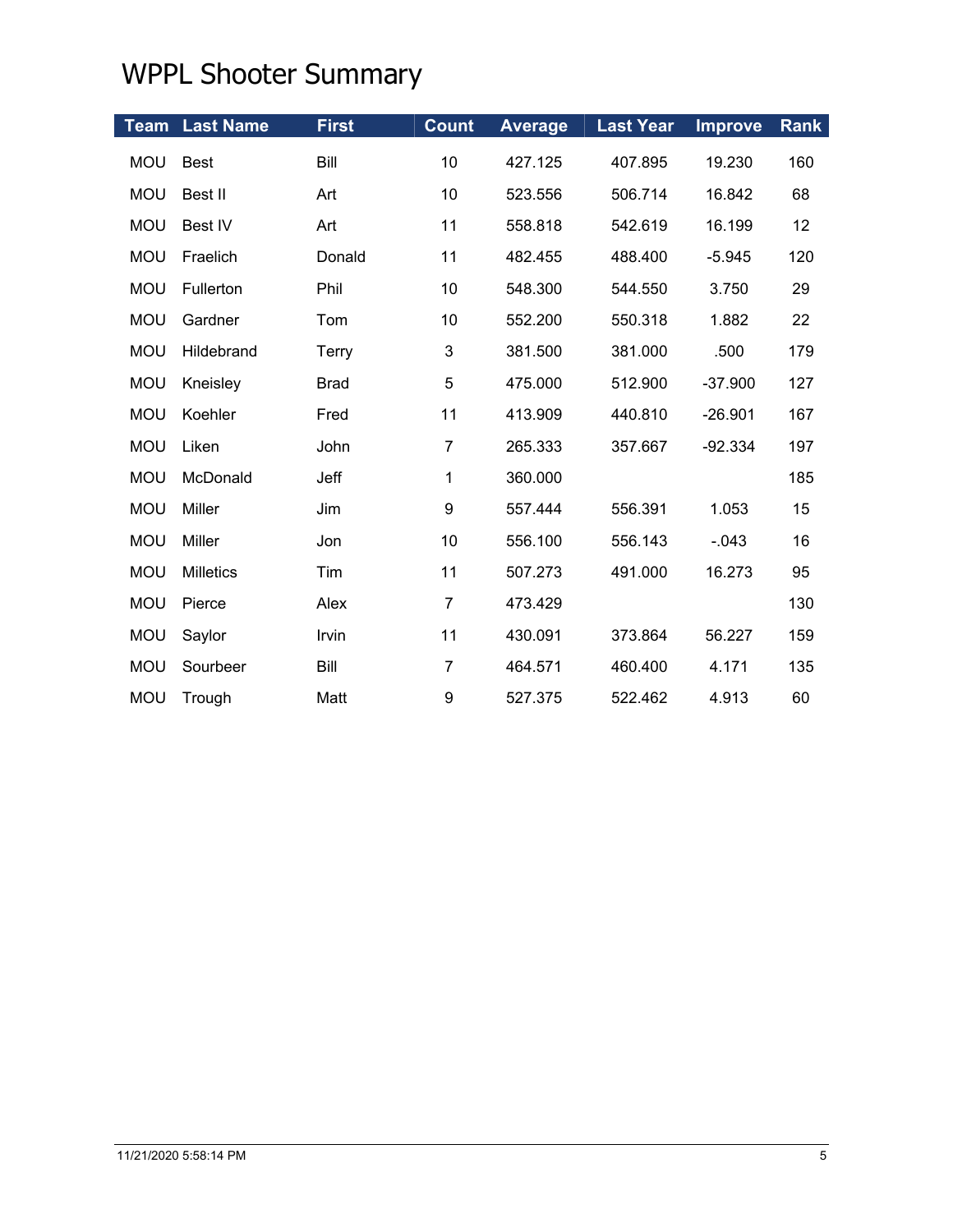|            | <b>Team Last Name</b> | <b>First</b> | <b>Count</b>     | <b>Average</b> | <b>Last Year</b> | <b>Improve</b> | <b>Rank</b> |
|------------|-----------------------|--------------|------------------|----------------|------------------|----------------|-------------|
| PAL        | <b>Brong</b>          | Anthony      | 8                | 549.625        | 542.615          | 7.010          | 27          |
| PAL        | <b>Deshields</b>      | Jim          | $\mathbf{1}$     | 559.000        | 550.000          | 9.000          | 11          |
| PAL        | Embeck                | Mark         | 8                | 420.625        | 414.632          | 5.993          | 164         |
| PAL        | Fegely                | Jeff         | $\mathbf 5$      | 445.200        |                  |                | 150         |
| <b>PAL</b> | Hetzel                | Gene         | $\boldsymbol{9}$ | 281.444        | 317.273          | $-35.829$      | 195         |
| <b>PAL</b> | Holl                  | Joshua       | 5                | 449.400        | 441.267          | 8.133          | 147         |
| <b>PAL</b> | Hoskinson             | Mark         | 11               | 415.909        | 377.833          | 38.076         | 165         |
| PAL        | Kaylor                | Mark         | $\overline{7}$   | 529.000        | 533.600          | $-4.600$       | 56          |
| <b>PAL</b> | Kistler               | James        | $\boldsymbol{9}$ | 533.000        | 540.636          | $-7.636$       | 47          |
| <b>PAL</b> | Kupar                 | Dan          | 4                | 584.750        | 587.333          | $-2.583$       | $\mathbf 1$ |
| <b>PAL</b> | Light                 | <b>Terry</b> | 11               | 523.273        | 539.708          | $-16.435$      | 69          |
| PAL        | Lutz                  | Jeff         | 10               | 558.600        | 561.739          | $-3.139$       | 13          |
| <b>PAL</b> | Nicholson             | Bob          | 11               | 514.727        | 517.385          | $-2.658$       | 79          |
| <b>PAL</b> | Offner                | Arnold       | 11               | 526.545        | 544.381          | $-17.836$      | 63          |
| PAL        | Saylor                | Ron          | 8                | 510.625        | 522.100          | $-11.475$      | 87          |
| PAL        | Shenk                 | Darian       | 3                | 530.000        | 554.100          | $-24.100$      | 54          |
| PAL        | Shenk                 | Sam          | 11               | 565.636        | 565.840          | $-.204$        | 5           |
| <b>PAL</b> | Wert                  | Scott        | 11               | 553.364        | 551.400          | 1.964          | 20          |
| PAL        | Worley                | Jerry        | 9                | 503.444        | 519.952          | $-16.508$      | 101         |
| <b>PAL</b> | Yeager                | <b>Beth</b>  | 10               | 508.000        | 514.684          | $-6.684$       | 93          |
| <b>PAL</b> | Yeager                | Jon          | 9                | 459.444        | 500.125          | $-40.681$      | 140         |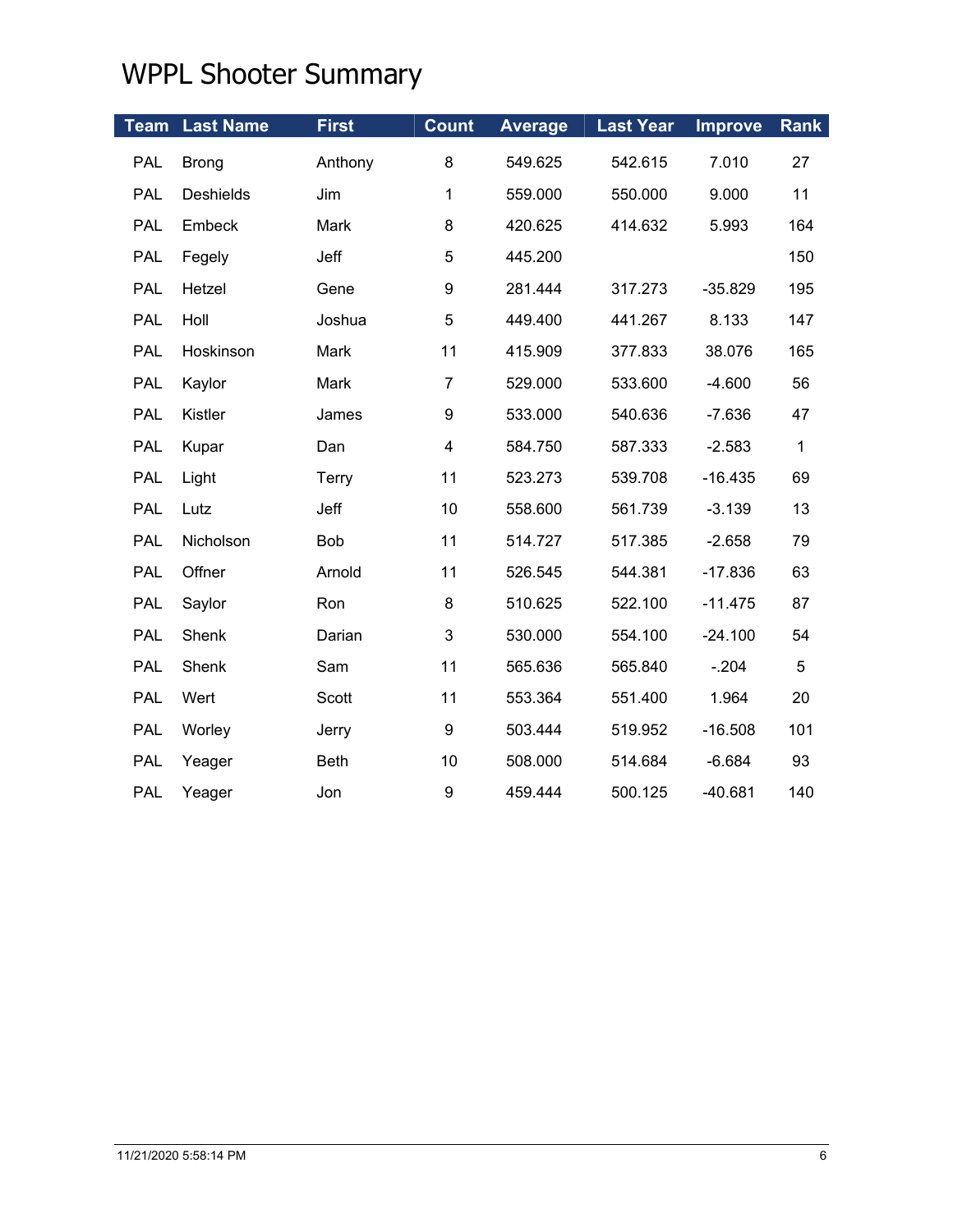|            | <b>Team Last Name</b> | <b>First</b>  | <b>Count</b> | <b>Average</b> | <b>Last Year</b> | <b>Improve</b> | <b>Rank</b>    |
|------------|-----------------------|---------------|--------------|----------------|------------------|----------------|----------------|
| <b>RED</b> | Behling               | Jay           | 10           | 532.900        | 537.125          | $-4.225$       | 48             |
| <b>RED</b> | Castellano            | Paul          | 11           | 509.545        | 515.429          | $-5.884$       | 89             |
| <b>RED</b> | Creamer               | William       | 6            | 398.667        | 441.063          | $-42.396$      | 173            |
| <b>RED</b> | Ferguson Jr.          | Vernon        | 10           | 563.300        | 564.409          | $-1.109$       | $\overline{7}$ |
| <b>RED</b> | Finch                 | Ron           | 9            | 476.714        | 494.455          | $-17.741$      | 125            |
| <b>RED</b> | Gulbin                | Joseph        | 11           | 487.100        | 432.095          | 55.005         | 116            |
| <b>RED</b> | Harclerode            | Matthew       | 9            | 480.222        | 493.294          | $-13.072$      | 123            |
| <b>RED</b> | Harclerode Jr         | Walter        | 3            | 531.000        | 517.875          | 13.125         | 51             |
| <b>RED</b> | Latzgo                | Julie         | 11           | 569.000        | 570.522          | $-1.522$       | 3              |
| <b>RED</b> | Lawrence              | Robert        | 3            | 497.333        | 496.435          | .898           | 107            |
| <b>RED</b> | Moyer                 | Tom           | 11           | 552.182        | 549.455          | 2.727          | 23             |
| <b>RED</b> | Poole                 | Will $\{JR\}$ | 9            | 548.333        | 556.571          | $-8.238$       | 28             |
| <b>RED</b> | Robinson              | Terry         | 11           | 562.091        | 555.375          | 6.716          | 8              |
| <b>RED</b> | Tomarelli             | Joe           | 5            | 543.000        | 540.667          | 2.333          | 36             |
| <b>RED</b> | Young                 | Herbert       | 9            | 525.667        | 535.778          | $-10.111$      | 65             |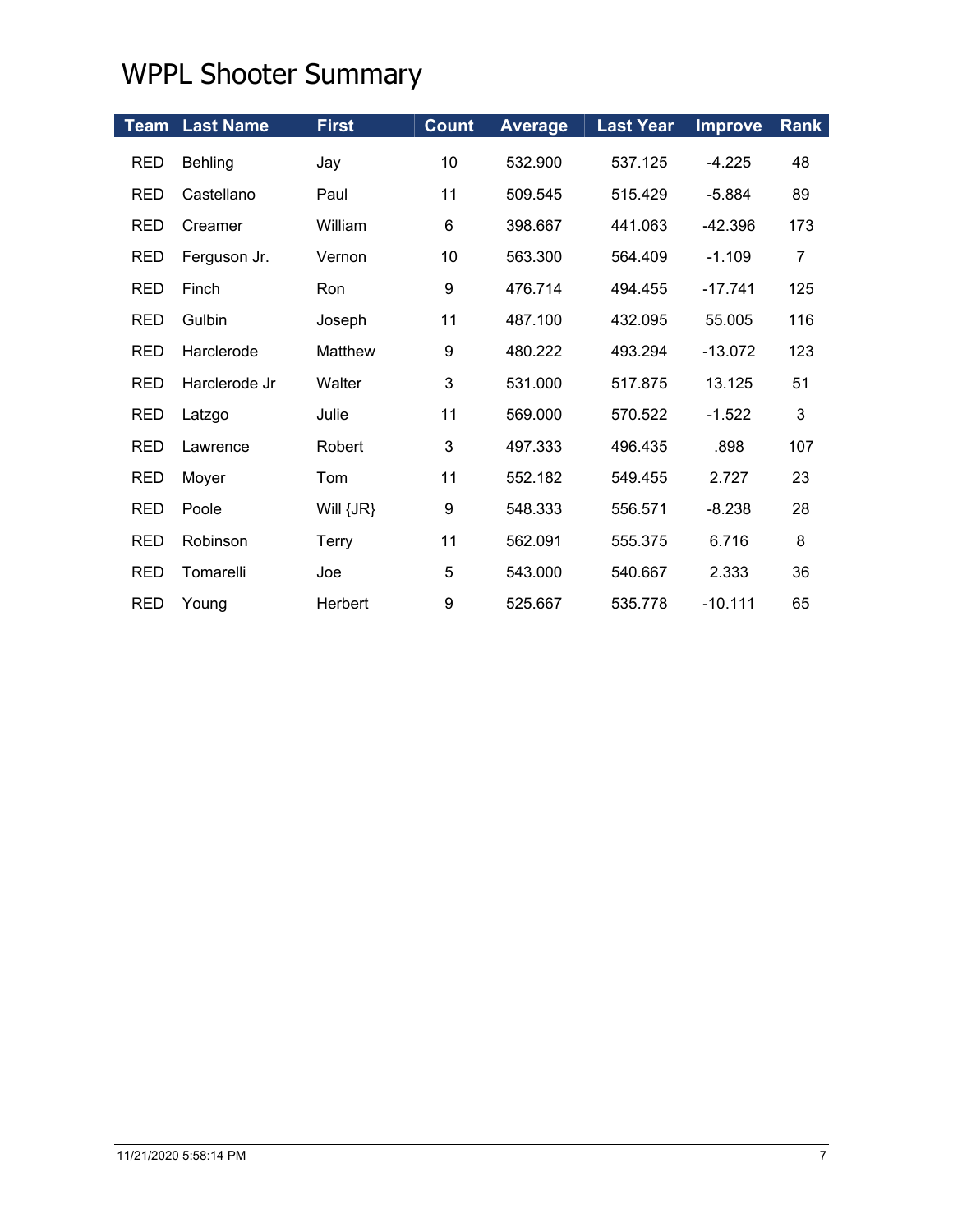|            | <b>Team Last Name</b> | <b>First</b>   | <b>Count</b>            | <b>Average</b> | <b>Last Year</b> | <b>Improve</b> | <b>Rank</b>  |
|------------|-----------------------|----------------|-------------------------|----------------|------------------|----------------|--------------|
| <b>STA</b> | <b>Bischof</b>        | Kay            | $\overline{7}$          | 302.857        | 348.286          | $-45.429$      | 194          |
| <b>STA</b> | <b>Brown</b>          | Larry          | 11                      | 509.545        | 509.762          | $-217$         | 89           |
| <b>STA</b> | <b>Burnside</b>       | Marshall       | 9                       | 506.556        | 503.609          | 2.947          | 97           |
| <b>STA</b> | Davis                 | <b>Bruce</b>   | 9                       | 498.778        | 495.700          | 3.078          | 105          |
| <b>STA</b> | Davis                 | <b>Russell</b> | $\overline{2}$          | 569.000        | 566.111          | 2.889          | $\mathbf{3}$ |
| <b>STA</b> | Dougherty             | Jerry          | 10                      | 499.300        | 507.524          | $-8.224$       | 104          |
| <b>STA</b> | <b>Dudek</b>          | Edward         | 11                      | 519.182        | 519.667          | $-485$         | 73           |
| <b>STA</b> | Dyckman               | Dennis         | 9                       | 518.556        | 519.444          | $-0.888$       | 74           |
| <b>STA</b> | Ettinger              | Mark           | 10                      | 470.500        | 467.905          | 2.595          | 133          |
| <b>STA</b> | Evinger               | Robert         | $\overline{7}$          | 526.714        | 512.333          | 14.381         | 62           |
| <b>STA</b> | Garver                | Barry          | 11                      | 520.727        | 534.160          | $-13.433$      | 71           |
| <b>STA</b> | Hempt                 | <b>Bob</b>     | $\overline{\mathbf{4}}$ | 422.500        | 433.500          | $-11.000$      | 163          |
| <b>STA</b> | Ladley                | Tom            | 5                       | 482.600        | 490.500          | $-7.900$       | 119          |
| <b>STA</b> | Lambert               | Jim            | 8                       | 513.000        | 527.905          | $-14.905$      | 83           |
| <b>STA</b> | Poole                 | Eric           | 8                       | 533.625        | 527.278          | 6.347          | 46           |
| <b>STA</b> | Rundall               | <b>Dick</b>    | $\overline{7}$          | 412.000        | 427.000          | $-15.000$      | 168          |
| <b>STA</b> | Troy                  | Robert         | $\overline{7}$          | 446.714        | 351.000          | 95.714         | 149          |
| <b>STA</b> | Tucker                | Aaron          | 6                       | 395.000        |                  |                | 174          |
| <b>STA</b> | Tucker                | Andrew         | 4                       | 372.750        |                  |                | 181          |
| <b>STA</b> | Wirt                  | Charlie        | 6                       | 498.333        | 546.000          | -47.667        | 106          |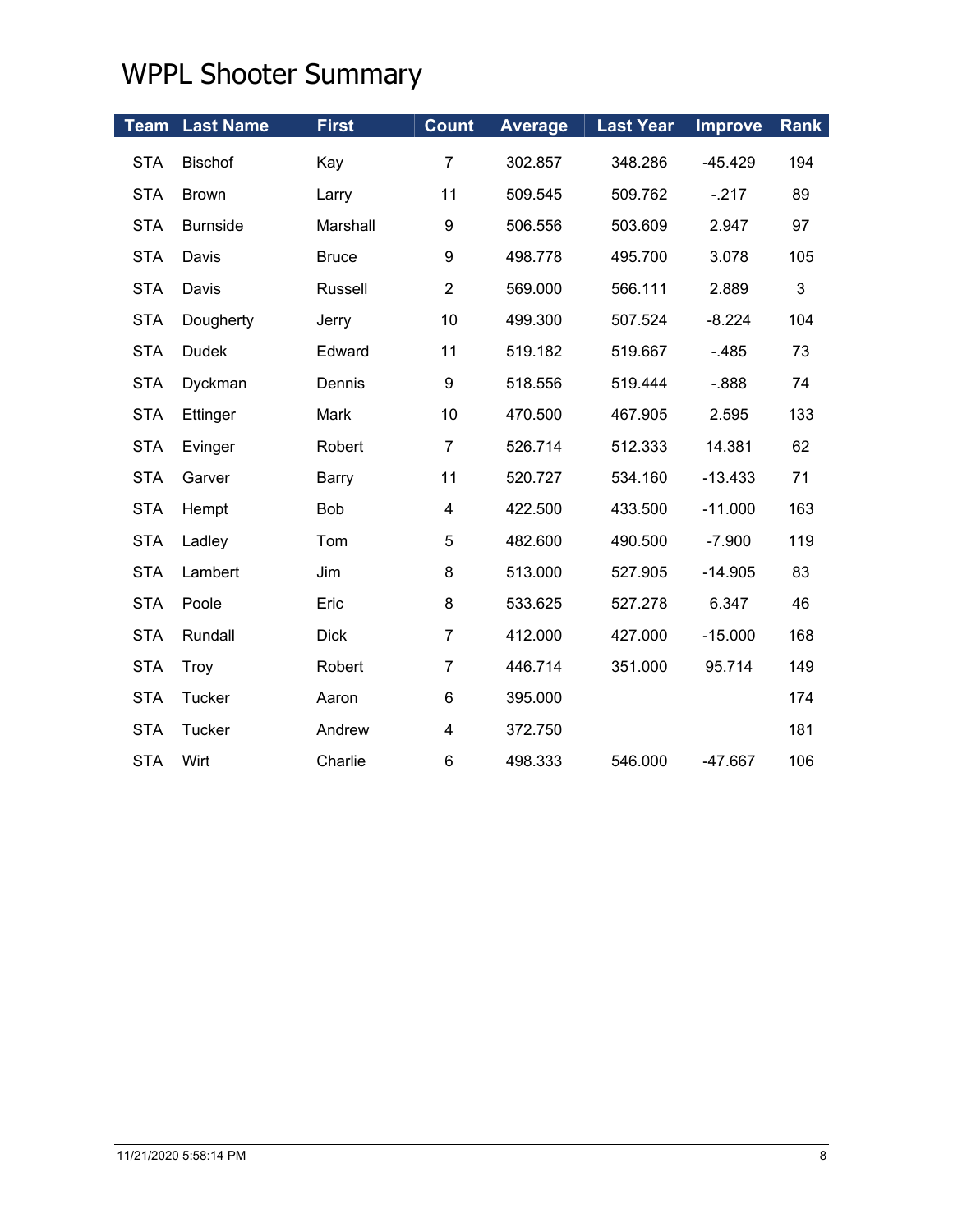|            | <b>Team Last Name</b> | <b>First</b>   | <b>Count</b> | <b>Average</b> | <b>Last Year</b> | <b>Improve</b> | <b>Rank</b>    |
|------------|-----------------------|----------------|--------------|----------------|------------------|----------------|----------------|
| <b>WES</b> | <b>Barnhart</b>       | Dan            | 11           | 501.909        | 500.762          | 1.147          | 102            |
| <b>WES</b> | <b>Beatty</b>         | Jeff           | 10           | 561.300        | 547.250          | 14.050         | 9              |
| <b>WES</b> | <b>Benesh</b>         | Richard        | 8            | 475.000        | 423.118          | 51.882         | 127            |
| <b>WES</b> | Burnell Jr.           | <b>Russ</b>    | 8            | 530.250        | 515.125          | 15.125         | 53             |
| <b>WES</b> | Craig                 | <b>Brad</b>    | 1            | 347.000        |                  |                | 188            |
| <b>WES</b> | Craig                 | <b>Bradley</b> | 1            | 311.000        |                  |                | 191            |
| <b>WES</b> | Fortenbaugh           | Richard        | 8            | 402.625        | 431.238          | $-28.613$      | 170            |
| <b>WES</b> | Ickes                 | <b>Bob</b>     | 10           | 445.100        | 482.571          | $-37.471$      | 151            |
| <b>WES</b> | Morrison              | Mark           | 8            | 442.500        | 381.500          | 61.000         | 153            |
| <b>WES</b> | Parrish               | Jordan         | 11           | 534.455        | 529.600          | 4.855          | 45             |
| <b>WES</b> | Roller                | Patrick        | 10           | 559.625        | 557.333          | 2.292          | 10             |
| <b>WES</b> | Wilt                  | Barry          | 10           | 517.444        | 537.267          | $-19.823$      | 75             |
| <b>WES</b> | Zarreii               | Michael        | 10           | 513.800        | 524.500          | $-10.700$      | 81             |
| <b>WES</b> | Zharichenko           | Slava          | 11           | 576.455        | 575.083          | 1.372          | $\overline{2}$ |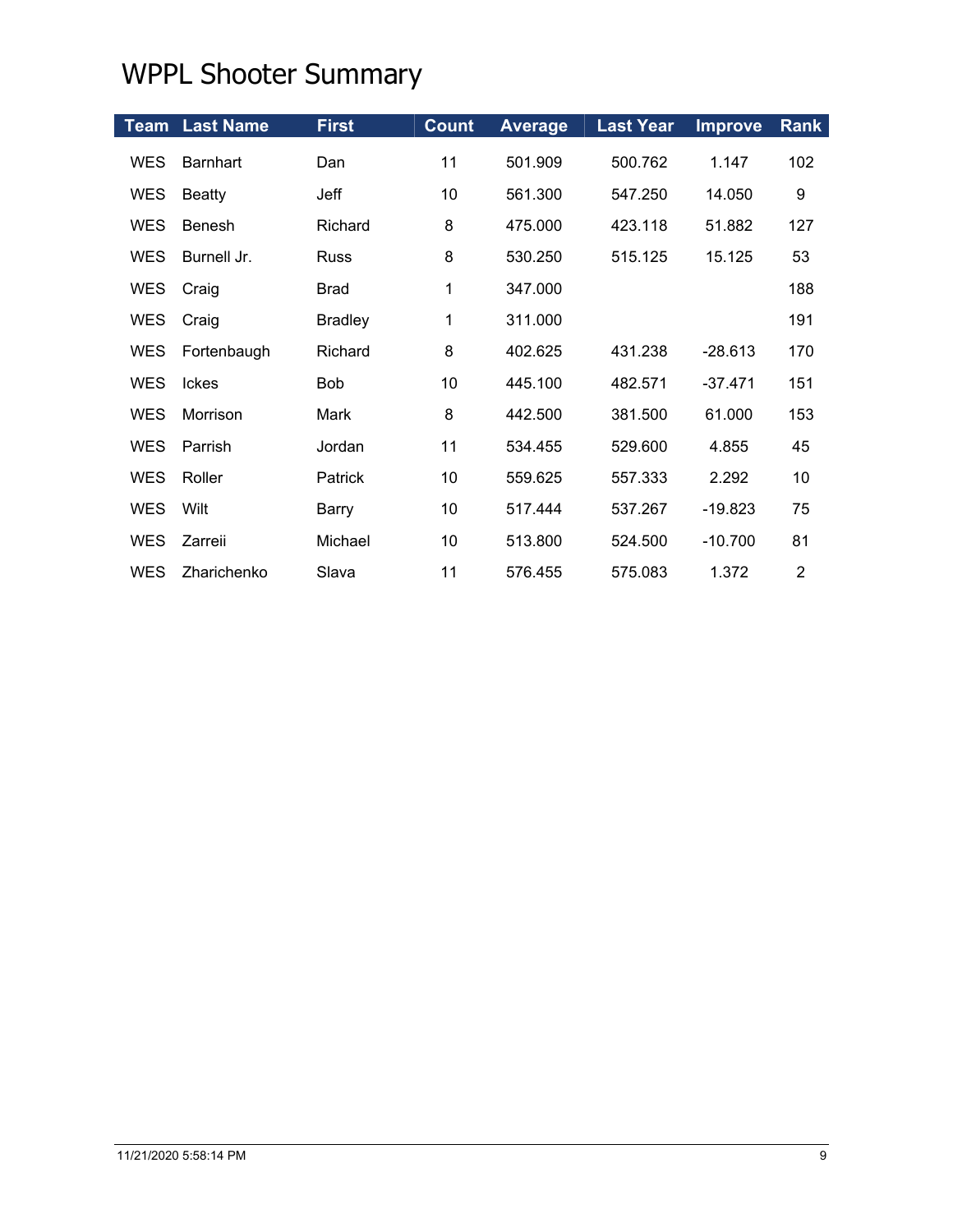| <b>Team</b> | <b>Last Name</b>   | <b>First</b> | <b>Count</b>            | <b>Average</b> | <b>Last Year</b> | <b>Improve</b> | <b>Rank</b> |
|-------------|--------------------|--------------|-------------------------|----------------|------------------|----------------|-------------|
| <b>YOR</b>  | Aldinger           | John         | 9                       | 459.556        | 417.600          | 41.956         | 139         |
| <b>YOR</b>  | Andrews            | Jeff         | 8                       | 501.125        | 508.091          | $-6.966$       | 103         |
| <b>YOR</b>  | Bodah              | Dave         | 8                       | 516.875        | 512.278          | 4.597          | 77          |
| <b>YOR</b>  | <b>Brouillette</b> | Mike         | 10                      | 504.900        | 473.750          | 31.150         | 100         |
| <b>YOR</b>  | Davis              | Rich         | $\mathbf 1$             | 380.000        | 387.100          | $-7.100$       | 180         |
| <b>YOR</b>  | Davis              | Scott        | $\mathbf 1$             | 137.000        |                  |                | 202         |
| <b>YOR</b>  | Diefenderfer       | Garey        | 11                      | 551.818        | 552.800          | $-.982$        | 24          |
| <b>YOR</b>  | Gossard            | Ron          | $\mathbf 1$             | 512.000        | 494.500          | 17.500         | 84          |
| <b>YOR</b>  | Greiner            | Andrew       | 4                       | 453.000        | 452.444          | .556           | 145         |
| <b>YOR</b>  | Greiner            | Andy         | 3                       | 440.000        | 424.000          | 16.000         | 155         |
| <b>YOR</b>  | Groncki            | Ron          | 6                       | 265.500        | 327.500          | $-62.000$      | 196         |
| <b>YOR</b>  | Grove              | Ed           | $\overline{\mathbf{4}}$ | 548.250        | 551.522          | $-3.272$       | 30          |
| <b>YOR</b>  | Hamm               | Bob          | 11                      | 543.091        | 542.682          | .409           | 35          |
| <b>YOR</b>  | Harter             | Mike         | 11                      | 555.636        | 551.500          | 4.136          | 17          |
| <b>YOR</b>  | Herring            | Frank        | 11                      | 532.455        | 519.364          | 13.091         | 49          |
| <b>YOR</b>  | Hollingshead       | Donna        | 6                       | 424.333        | 388.500          | 35.833         | 162         |
| <b>YOR</b>  | Hollingshead       | John         | 6                       | 551.000        | 555.000          | $-4.000$       | 25          |
| <b>YOR</b>  | Holtzapple         | Galen        | 11                      | 459.909        | 438.316          | 21.593         | 138         |
| <b>YOR</b>  | Mulrooney          | Pat          | 10                      | 547.000        | 540.867          | 6.133          | 32          |
| <b>YOR</b>  | Nickel             | Wayne        | 11                      | 534.545        | 531.920          | 2.625          | 44          |
| <b>YOR</b>  | Peiffer            | Don          | 8                       | 307.500        | 296.071          | 11.429         | 193         |
| <b>YOR</b>  | Resh               | Craig        | 4                       | 352.000        | 328.750          | 23.250         | 187         |
| <b>YOR</b>  | Sawmiller          | Mike         | 11                      | 522.545        | 506.167          | 16.378         | 70          |
| <b>YOR</b>  | Saxon              | <b>Rick</b>  | 11                      | 537.364        | 540.520          | $-3.156$       | 38          |
| <b>YOR</b>  | Slack              | Paul         | 9                       | 536.000        | 527.250          | 8.750          | 41          |
| <b>YOR</b>  | Snyder             | Rudy         | 11                      | 483.455        | 460.762          | 22.693         | 118         |
| <b>YOR</b>  | Stahl              | Levi         | 4                       | 184.750        |                  |                | 201         |
| <b>YOR</b>  | Stanley            | Bill         | 10                      | 506.200        | 514.167          | $-7.967$       | 98          |
| <b>YOR</b>  | Stone              | Bill         | 8                       | 475.500        | 485.500          | $-10.000$      | 126         |
| <b>YOR</b>  | <b>Strite</b>      | John         | 6                       | 481.667        |                  |                | 121         |
| <b>YOR</b>  | Tracy              | Gene         | $\overline{7}$          | 472.286        | 489.071          | $-16.785$      | 131         |
|             |                    |              |                         |                |                  |                |             |